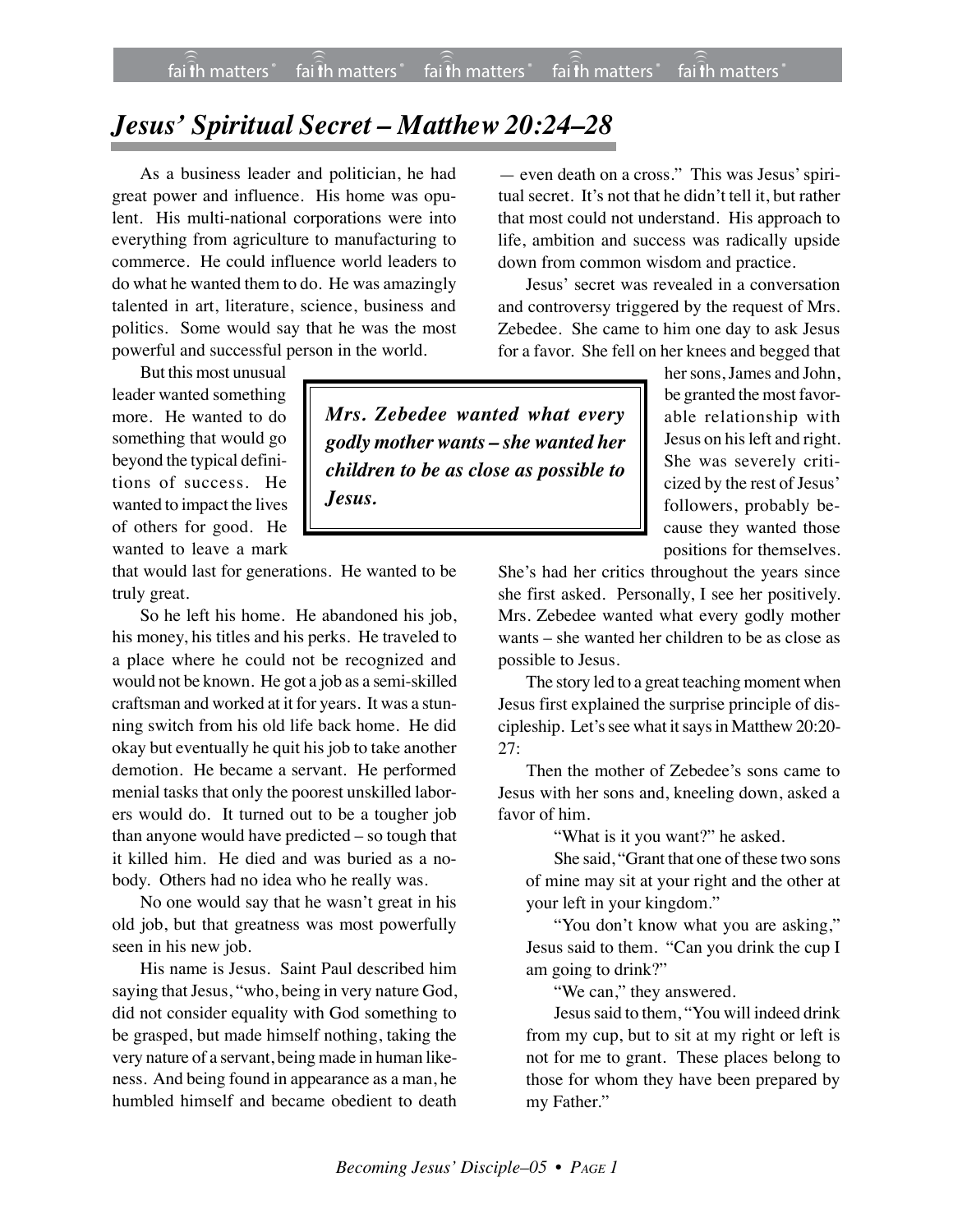When the ten heard about this, they were indignant with the two brothers. Jesus called them together and said, "You know that the rulers of the Gentiles lord it over them, and their high officials exercise authority over them. Not so with you. Instead, whoever wants to become great among you must be your servant, and whoever wants to be first must be your slave."

Jesus observed the obvious. We live in a world where people want to be the boss. Those who become rulers like to tell other people what to do. We enjoy the head of the line, receiving deference from subordinates and expecting others to listen to our stories, laugh at our jokes and go along with our ideas. Titles are important. We want to have everyone at the high school reunion be impressed with our success.

Jesus said that his disciples are to live by a totally different principle: "Whoever wants to become great among you must be your servant, and whoever wants to be first must be your slave." Now who would have guessed? Who would have ever known?

Compare what Jesus was saying to the difference between the U.S. dollar and the Italian lira. Say the exchange rate is 2,100 lira to one dollar. But suppose you don't know that. You think one million lira is a fortune. You sell everything you have and do everything you can do to become a lira millionaire, never realizing that is only \$500. You give up everything for almost nothing.

Jesus was saying that the currency of worldly importance has very little value. The real value is in servanthood. So if you really want to be rich, if you want to succeed, if you really want to be great - become a slave. The surprise principle of discipleship is that greatness comes through service.

This principle led to the telling of Jesus' spiritual secret. Jesus said that he "did not come to be served, but to serve, and to give his life as a ransom for many."

Have you ever had the boss come to your office? You thought you were in trouble. You wondered what the boss wanted you to do. You feared you might be fired. Then the boss gave you a promotion, offered you a raise or asked about your family or what he could do to help you. Afterwards you thought, "Now that's a great boss!"

Jesus came to our world – not to judge, not to condemn, not to demand. He came to serve. He washed the feet of his friends. He fed the hungry. He healed the sick. He helped the poor. He forgave sinners. He volunteered and gave his life to save others from sin and hell. Afterwards we think, "That Jesus is really great!"

So what was Jesus' secret? How did he maintain his dignity when people mocked him and spit in his face? How did he resist temptation when Satan tried to convince him to sin? How did he convince billions of people to believe in him? How did he remain so faithful to God the Father? The secret is service. "The Son of Man did not come to be served, but to serve."

Remember that to be a Christian is to be a disciple of Jesus Christ; to be a disciple is to be like Jesus; to be like Jesus is to become a servant. Jesus' secret must become our attitude, an attitude of service.

An attitude of service means choosing to desire a role of serving, of helping, of blessing other people. It's the kind of attitude that asks: What can I do for others? How can I make someone else's life easier? What can I do to help out someone else? What could I give up to make the poor richer? How can I put others ahead of myself, especially those who are weak or sick or disadvantaged or discouraged or disabled or discriminated against? The attitude of servitude permeates everything we think and do.

Our next-door neighbor takes great care of his home and yard. He does a great job of shoveling his driveway and sidewalk when it snows. One snowstorm several years ago he shoveled his sidewalk and kept right on clearing the snow off the sidewalk in front of our house. He's shoveled our walk every snowstorm since then. He is a Christian. He's a disciple of Jesus. He has a servant's heart. He has an attitude of service. That's the kind of thing Jesus would do.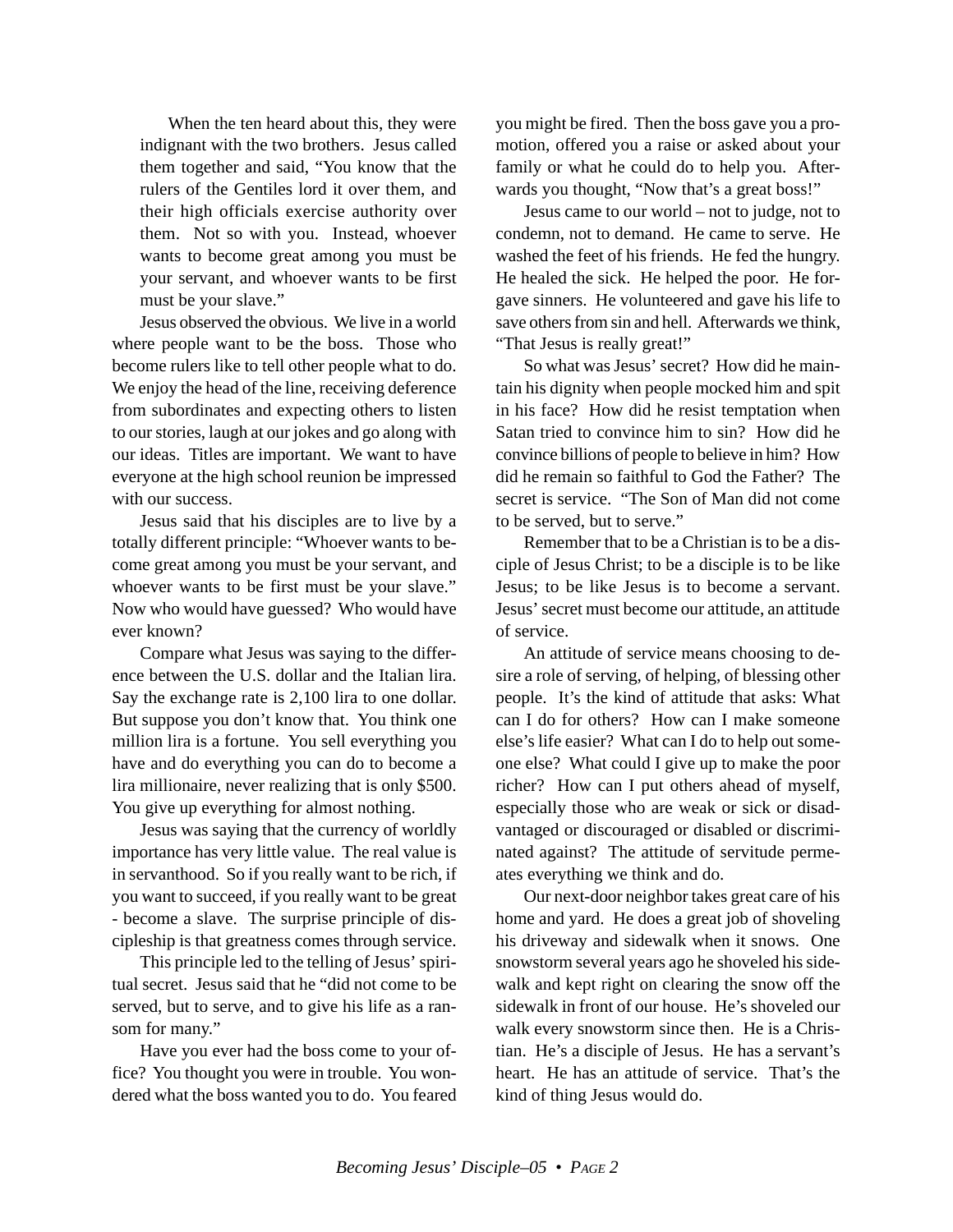At Wooddale Church our parking lot sometimes exceeds capacity. Some observers recently went out there to count spaces and cars and to study the traffic flow. One of the recommendations was to have someone direct traffic at the point on our campus where two roads converge. The reason? Too many people are stopping their cars to let others go first. They have an attitude of service; they're helping others. It slows traffic, but I love it! It's just like Jesus!

Let me tell you about Morrie Johnson. Morrie Johnson died several years ago. He was 81 years old and suffered from Alzheimer's. His son Gary would often visit his dad at the nursing home where he spent his final years. Morrie Johnson was a lifelong disciple of Jesus Christ whose illness stole too much of his memory and too many of his life skills. Gary told me something quite wonderful about his dad. In the midst of Alzheimer's he kept helping other residents at the nursing home. He

would help to feed them, care for them and serve them. As a disciple of Jesus Christ, the attitude of service was so central to his soul that he kept on serving others no matter what.

That's the way I want to be. Like Jesus! Like Morrie Johnson! Serving others. It's what a disciple of Jesus Christ

is and it's what a disciple of Jesus Christ does.

As disciples of Jesus we delight to turn our attitudes of service into actions of service because we know that disciples are doers. Disciples aren't those who just think about serving others, we actually do it.

Minnesotans lead the nation in serving others. It's called "volunteerism". Sixty-six percent of Minnesotans 18 and older volunteer. That's compared to the national average of 56%. Minnesota volunteer hours are worth \$6.5 billion annually. Older Minnesotans had the largest recent increase in volunteerism – up 10% to 63%. The age group that volunteers most is 35-44 year olds (76%). Two-parent families with children volunteer more than any other household type (80%). Women volunteer at a higher rate than men (77% versus 60%). Education levels vary widely – 53% for less than high school to 80% for college graduates.

There are many ways for disciples to volunteer to serve. It may be in the community in social services. It may include tutoring or mentoring. It may be building homes for the poor or fixing cars or giving free professional service like physicians and nurses, dentists and accountants and others.

Maybe you're not a professional. Maybe it's simply acts of kindness like shoveling snow or mowing lawns or raking leaves or painting houses or giving rides or leaving the best parking places for someone else instead of grabbing the best parking place for ourselves. Maybe it's phoning shutins or the disabled or checking on the elderly. Maybe it's changing a tire for someone who is

*As servants we don't expect much, if any, praise or thanks and certainly not pay. Servants are always trying to benefit and please other people.*

stuck along the side of a highway. It may be cleaning up someone else's mess and simply saying, "I don't care who did it. I'll clean it up."

It might be in Christian ministries: childcare in the church

nursery, teaching Sunday school, ushering, directing traffic in the church parking lot, providing financial counsel, befriending the friendless or praying for people who need prayer. Maybe it's offering computer skills or singing in the choir or taking part in short-term missions projects. The list never ends. For a servant there is always more to do. The opportunities are infinite.

As we do these things our attitude and actions should be combined together. That means we show up on time when we serve other people and we stay until the task is finished. As servants we don't expect much, if any, praise or thanks and certainly not pay. Servants are always trying to benefit and please other people.